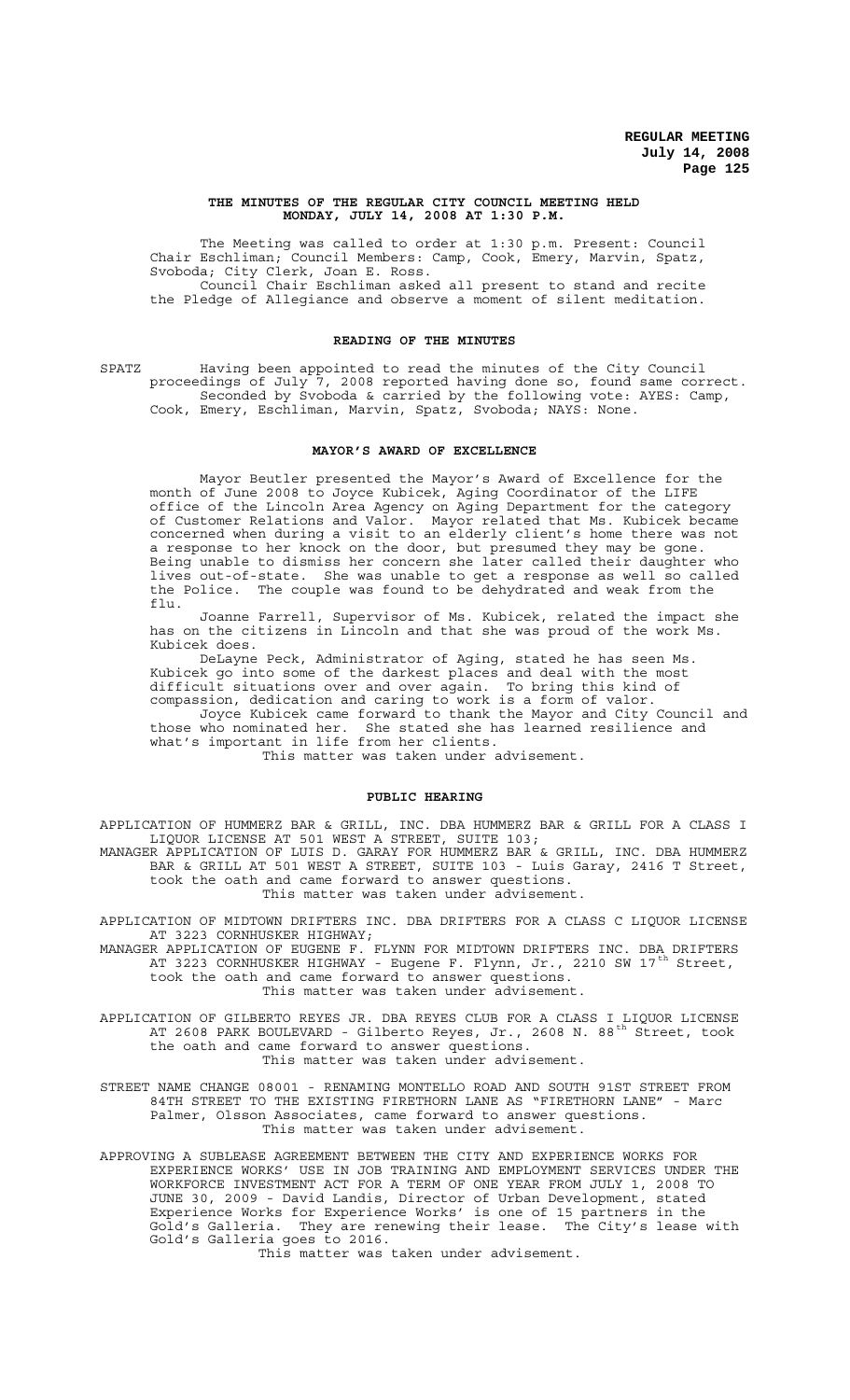APPROVING AND AGREEMENT BETWEEN THE CITY OF LINCOLN AND THE UNIVERSITY OF NEBRASKA-LINCOLN TO CONDUCT STORMWATER QUALITY MONITORING TO MEET THE REQUIREMENTS OF THE CITY'S NPDES STORMWATER PERMIT FOR A PERIOD OF JULY 1, 2008 THROUGH DECEMBER 31, 2008 - Ben Higgins, Public Works and Utilities, stated this is a companion agreement with wet weather monitoring which evaluates certain pollutants that wash into the City's storm sewer system during wet weather flows. NRD is an important partner in this monitoring effort and shares entirely 100% for the cost of this monitoring program. The water quality monitoring program reflects the City's partnership with multiple agencies to share resources and draw on a range of expertise which is a huge savings for the City.

This matter was taken under advisement.

APPROVING THE CITY OF LINCOLN REDEVELOPMENT AGREEMENT (ROSEWOOD PROJECT) BETWEEN THE CITY AND B&J PARTNERSHIP LTD RELATING TO THE REDEVELOPMENT OF PROPERTY GENERALLY LOCATED AT 2301 N.W. 12TH STREET FOR CONSTRUCTION OF 22,000 SQ. FT. FOR COMMERCIAL SPACE - David Landis, Director of Urban Development, stated this is a TIF agreement with the developer of approximately \$300,000 for construction of a redevelopment project at 2301 NW 12<sup>th</sup> Street along the Interstate and the road to the Airport. This TIF agreement comes with restrictions such as tobacco, gambling, and sex entertainment and to include this would not be used for mini warehouses or storage. This will be a 22,000 sq. ft. redevelopment office area which will eliminate this blighted area. Developer Purchase Bonds are used in which all the risk of the bond is borne by the developer not the City. If this does not create enough revenue to support the bond it is the developers responsibility to pay the bond. The project cost is estimated to be \$2.2 million and the increment of value anticipated created for assessment purpose is \$1.9 million to generate \$38,000 per year in taxes. Using that over a 14 year period would generate approximately \$315,000. The internal interest rate is 4%.

Mark Hunzeker, 600 Wells Fargo Center, 1248 O Street, came forward representing B&J Partnership stated this project would not have gone forward if they had not received the TIF funding. This site would otherwise have been mini-storage buildings which would not be a nice entryway to the City. The total investment projected will be approximately in the \$2.2 million range and may eventually create 100 jobs. The total square footage on the site will eventually be over 52,000 square feet. There are no tenants assigned at this time. Mr. Hunzeker presented a drawing of the proposed development of A & B, the first phase, with area C being a stand alone flex building and do not know whether there will be an additional redevelopment agreement or TIF funding for future phases.

Richard Esquivel, 733 Cumings St.,asked what happens to the difference of funds from the tax increment financing and the allocation of 80% for TIF money? He is concerned that more funding will be requested later on for this project.

Dan Marvin, Council Member, pointed out a typographical error on page 5, letter C of the Redevelopment Agreement to read 1000 square feet total. 500 has to be within area B.

Mr. Landis came forward to answer Mr. Esquivel's question. He stated the \$315,000 is the net present value of that amount of money over the 14 years. That is why the number will be somewhat different. The agreement is about Section B. The project has a section A that was built the same time for which TIF is not being generated with no agreement. There is no agreement with Section C, but remains a possibility. The agreement is over the whole project area. The TIF is on the B Section. The A section will be built simultaneously. The C section development is for the future without commitment from either party. The City is not committed to TIF in this Section area. This matter was taken under advisement.

APPROVING A REQUEST TO THE CITY AUDIT ADVISORY BOARD PURSUANT TO CHAPTER 4.66 OF THE LINCOLN MUNICIPAL CODE TO CONSIDER THE APPROPRIATENESS AND DESIRABILITY OF PERFORMING AN AUDIT OF THE CITY'S FUND ACCOUNT BALANCES - Dan Marvin, Council Member, stated a Substitute ordinance is being presented with the addition of "or consulting engagement" after an audit and "balances managed by the City of Lincoln Treasurer. Also, in section a. add "taking into consideration any encumbrances or credit of the fund". The overall purpose is to go through the City's cash balances and make sure they are appropriate.

Coby Mach, LIBA, recommended the Audit Board ask the group that will be doing the performance audit on the money if any of the extra money found can be used as General Fund dollars or for something other than where they currently sit. He came forward stating LIBA was in favor of the Substitute ordinance.

This matter was taken under advisement.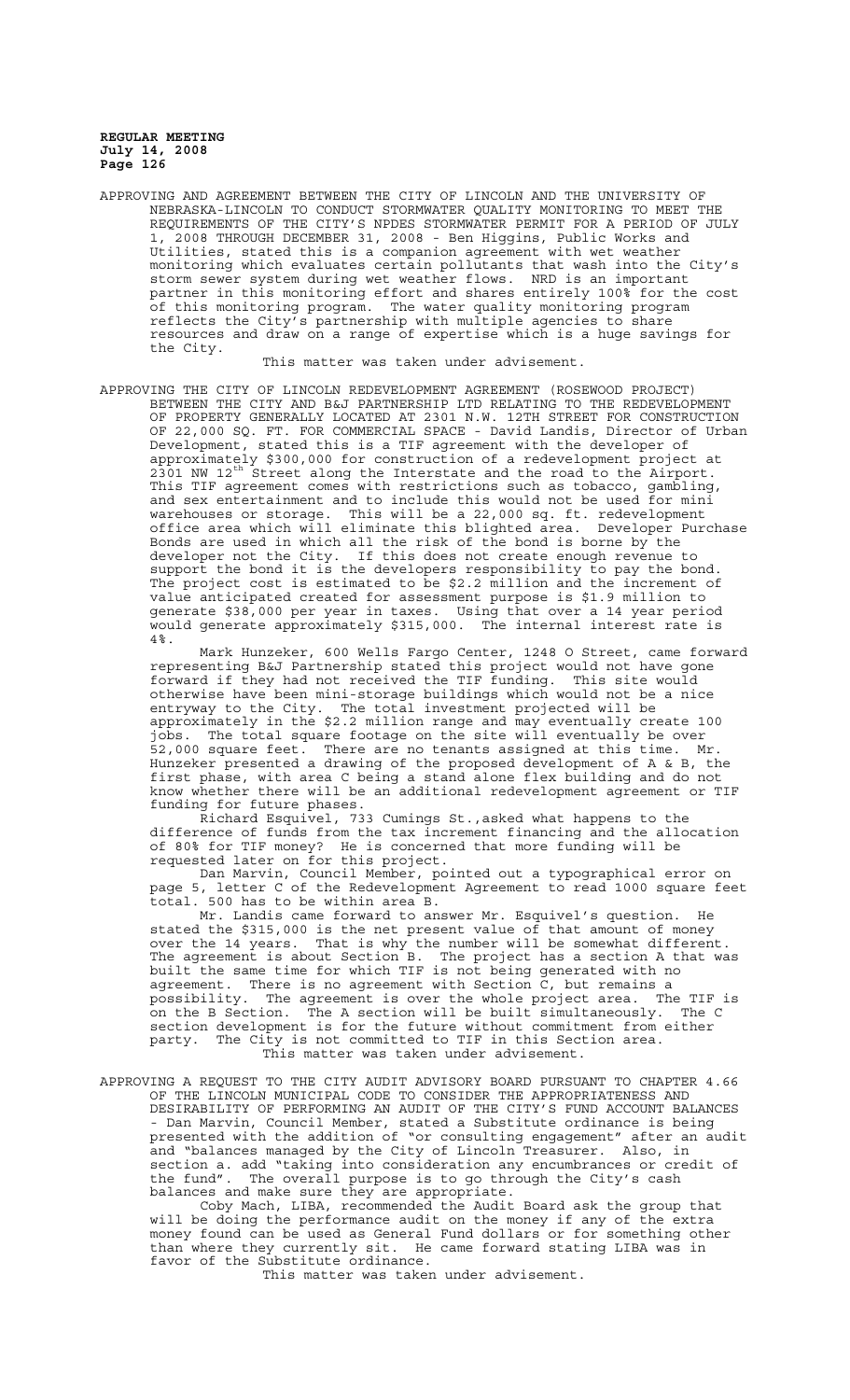**\*\* END OF PUBLIC HEARING \*\***

# **COUNCIL ACTION**

#### **REPORTS OF CITY OFFICERS**

REPORT FROM CITY TREASURER OF FRANCHISE TAX FOR THE MONTH OF MAY, 2008 FROM AQUILA - CLERK presented said report which was placed on file in the Office of the City Clerk.

REPORT FROM CITY TREASURER OF TELECOMMUNICATION OCCUPATION TAX FOR THE APRIL, 2008: ACN, USCOC OF GREATER IOWA, TWC DIGITAL PHONE, WINDSTREAM OF NEBRASKA, WINDSTREAM SYSTEMS OF THE MIDWEST, NEBRASKA TECHNOLOGY & TELECOMM., SPRINT, NEW CINGULAR WIRELESS, PRIMUS, BROADWING, ONSTAR, QWEST, USCOC OF NE/KS, VERIZON SELECT, VERIZON-BELL ATLANTIC, VIRGIN MOBILE USA, WHOLESALE CARRIER, TELECORP, ACN, VCN, TRANS NATIONAL, GLOBAL CROSSING, MCLEOD USA, WORKING ASSETS, BROADBAND DYNAMICS, BUSINESS PRODUCTS SOLUTIONS, CIMCO, TON SERVICES, IBM GLOBAL, LDMI, KDDI AMERICA, QUANTUM SHIFT, NORSTAN NETWORK, EARTHLINK, VOICECOM, INTELLICALL OPERATOR, ANDIAMO, ADVANCED TEL, XO COMM., GLOBAL STAR USA, NEW EDGE NETWORK, CINCINNATI BELL ANY DISTANCE; MAY, 2008: UNITE PRIVATE NETWORKS, TCG OMAHA, ACCERIS, BT AMERICAS, NOSVA LIMITED, SBC LONG DISTANCE, TALK AMERICA, 360NETWORKS (USA), FIRST COMMUNICATIONS, GLOBALCOM, LDMI, ATS MOBILE, COVISTA, NOS, ZONE TELECOM, ENHANCED, GTC, LIGHTYEAR NETWORK, TRI-M, D&D, AAT&T COMM. OF MIDWEST, ALLTEL, ALLTEL COMM. OF NE, COMTEL TELCOM ASSETS, ACN, BUDGET PREPAY, QWEST, LEVEL 3, LEVEL 3, TWC DIGITAL PHONE, AT&T OF MIDWEST; JUNE, 2008: AT&T OF MIDWEST, SHAFFER - CLERK presented said report which was placed on file in the Office of the City Clerk.

#### **PETITIONS & COMMUNICATIONS**

THE FOLLOWING HAVE BEEN REFERRED TO THE PLANNING DEPT.: Change of Zone 08026 - Request of Planning Director from P Public Use, I-1, B-3 and R-6, R-7, and R-8 to B-4 and from I-7 and R-6 to P Public Use District in the Antelope Valley area generally from K Street to Vine Street, from 18<sup>th</sup> to 23rd Street. Change of Zone 08027 - Request of Planning Director for proposed text amendments to Title 27 of the Lincoln Municipal Code (Zoning Ordinance) relating to the B-4 Lincoln Center Business District and O-1 Office District, and related amendments relating to Signs, Special Permits, and Parking in the B-4 Lincoln Center Business District. Change of Zone 08032 - Request of Whitehead Oil Company, from R-6 to B-3 located at 21<sup>st</sup> and K Streets. Change of Zone 08036 - Request of Boyce Construction, Inc., from R-2 Residential District to R-5 Residential District, on property legally described as the east 168' of Lot 16, Highland Place and the North ½ of vacated Holltorf Street, except the east 17' abutting thereon, all located in the NE 1/4 of Section 11-10-6, Lancaster County, Nebraska, generally located at N.  $14^{\text{th}}$  Street and Superior Street. Special Permit 08029 - Request of Richard Reier, for expansion of a nonconforming dwelling unit into a required front yard to enclose the existing deck, on property legally described as Lot 7, Block 7, Battlecreek Addition to College View, located in the SW 1/4 of Section 4-9-7, Lancaster County, Nebraska, generally located at S. 58th and Stockwell Streets (5750 Stockwell Street). The Planning Commission action is final action, unless appealed to the City Council. Special Permit 08031 - Request of Whitehead Oil Company, for the authority to sell alcohol beverages for consumption off the premises on property generally located at S. 21<sup>st</sup> Street and K Street. SETTING THE HEARING DATE OF MONDAY, JULY 28, 2008, AT 5:30 P.M. FOR THE APPLICATION OF LAZLO, INC. DBA FIREWORKS RESTAURANT TO EXPAND ITS LICENSED PREMISES BY THE ADDITION OF A SIDEWALK CAFÉ LOCATED AT 5750 S. 86<sup>TH</sup> DR. - CLERK read the following resolution, introduced by Ken

Svoboda, who moved its adoption: A-84926 BE IT RESOLVED by the City Council, of the City of Lincoln, that a hearing date is hereby set for Mon., July 28, 2008 at 5:30 p.m. or as soon thereafter as possible in the City Council Chambers, County-City Building, 555 S. 10<sup>th</sup> St., Lincoln, NE, for Application of Lazlo, Inc. dba Fireworks Restaurant to expand its licensed premises by the addition of a Sidewalk Café located at 5750 S. 86<sup>th</sup> Dr.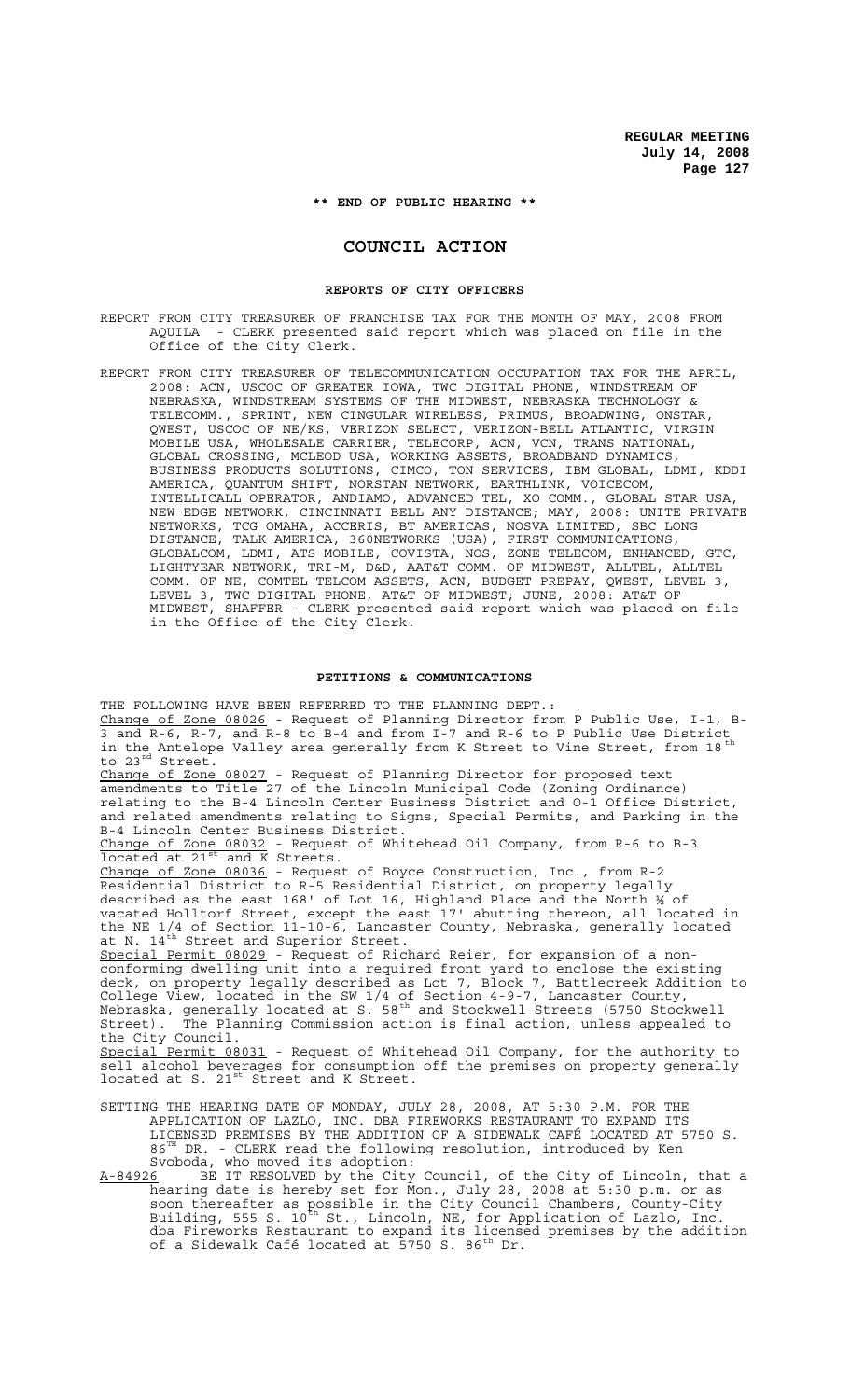> If the Police Dept. is unable to complete the investigation by said time, a new hearing date will be set. Introduced by Ken Svoboda

Seconded by Camp & carried by the following vote: AYES: Camp, Cook, Emery, Eschliman, Marvin, Spatz, Svoboda; NAYS: None.

SETTING THE HEARING DATE OF MONDAY, JULY 28, 2008 AT 5:30 P.M. FOR APPLICATION OF HUSKER MANAGEMENT, INC. DBA HOLIDAY INN EXPRESS SUITES FOR A CLASS I LIQUOR LICENSE LOCATED AT 8801 AMBER HILL CT. - CLERK read the following resolution, introduced by Ken Svoboda, who moved its adoption:

A-81927 BE IT RESOLVED by the City Council, of the City of Lincoln, that a hearing date is hereby set for Mon., July 28, 2008 at 5:30 p.m. or as soon thereafter as possible in the City Council Chambers, County-City Building, 555 S. 10<sup>th</sup> St., Lincoln, NE, for Application of Husker Management, Inc. dba Holiday Inn Express Suites for a Class I liquor license located at 8801 Amber Hill Ct.

If the Police Dept. is unable to complete the investigation by said time, a new hearing date will be set.

Introduced by Ken Svoboda Seconded by Camp & carried by the following vote: AYES: Camp, Cook, Emery, Eschliman, Marvin, Spatz, Svoboda; NAYS: None.

SETTING A HEARING DATE OF MONDAY, JULY 28, 2008 AT 5:30 P.M. FOR THE APPLICATION OF LNK LODGING LLC DBA HOLIDAY INN EXPRESS & SUITES LINCOLN AIRPORT FOR A CLASS I LIQUOR LICENSE LOCATED AT 1101 W. COMMERCE WAY - CLERK read the following resolution, introduced by Ken Svoboda, who

moved its adoption:<br>A-84928 BE IT RESOLVE A-84928 BE IT RESOLVED by the City Council, of the City of Lincoln, that a hearing date is hereby set for Mon., July 28, 2008 at 5:30 p.m. or as soon thereafter as possible in the City Council Chambers, County-City Building, 555 S. 10<sup>th</sup> St., Lincoln, NE, for Application of LNK Lodging LLC dba Holiday Inn Express & Suites Lincoln Airport for a Class I liquor license located at 1101 W. Commerce Way.

If the Police Dept. is unable to complete the investigation by said time, a new hearing date will be set.

Introduced by Ken Svoboda Seconded by Camp & carried by the following vote: AYES: Camp, Cook, Emery, Eschliman, Marvin, Spatz, Svoboda; NAYS: None.

## **LIQUOR RESOLUTIONS**

APPLICATION OF HUMMERZ BAR & GRILL, INC. DBA HUMMERZ BAR & GRILL FOR A CLASS I LIQUOR LICENSE AT 501 WEST A STREET, SUITE 103 - CLERK read the following resolution, introduced by Jon Camp, who moved its adoption for

 $approwal:$ <br> $A-84929$  BE BE IT RESOLVED by the City Council of the City of Lincoln, Nebraska:

That after hearing duly had as required by law, consideration of the facts of this application, the Nebraska Liquor Control Act, and the pertinent City ordinances, the City Council recommends that the application of Hummerz Bar & Grill, Inc. dba Hummerz Bar & Grill for a Class "I" liquor license at 501 West A Street, Suite 103, Lincoln, Nebraska, for the license period ending April 30, 2009, be approved with the condition that the premise complies in every respect with all city and state regulations. The City Clerk is directed to transmit a copy of this resolution to the Nebraska Liquor Control Commission.

Introduced by Jon Camp Seconded by Svoboda & carried by the following vote: AYES: Camp, Emery, Eschliman, Spatz, Svoboda; NAYS: Cook, Marvin.

MANAGER APPLICATION OF LUIS D. GARAY FOR HUMMERZ BAR & GRILL, INC. DBA HUMMERZ BAR & GRILL AT 501 WEST A STREET, SUITE 103 - CLERK read the following resolution, introduced by Jon Camp, who moved its adoption for approval:

A-84930 WHEREAS, Hummerz Bar & Grill, Inc. dba Hummerz Bar & Grill located at 501 West A Street, Suite 103, Lincoln, Nebraska has been approved for a Retail Class "I" liquor license, and now requests that Luis D. Garay be named manager;

WHEREAS, Luis D. Garay appears to be a fit and proper person to manage said business.

NOW, THEREFORE, BE IT RESOLVED by the City Council of the City of Lincoln, Nebraska: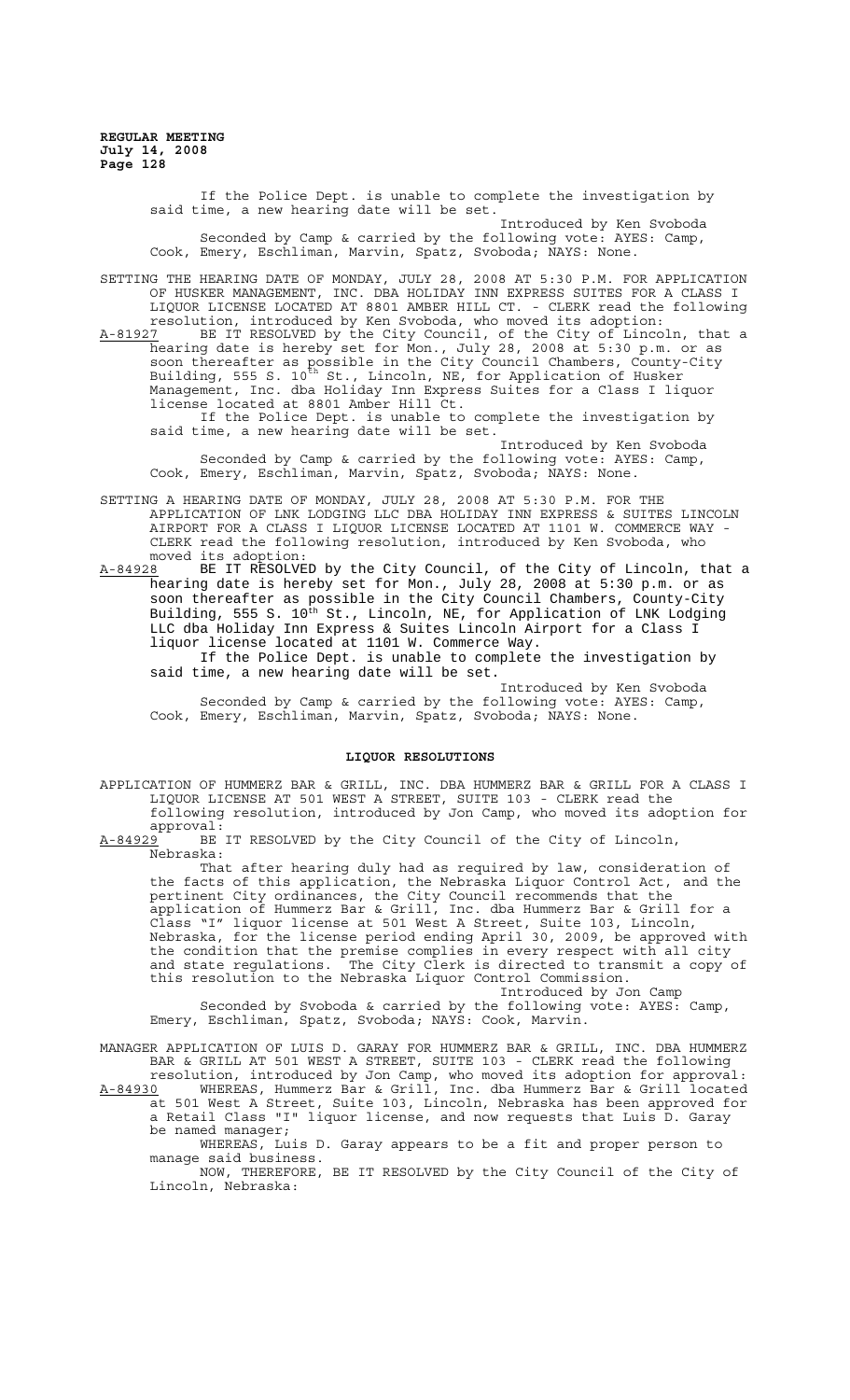That after hearing duly had as required by law, consideration of the facts of this application, the Nebraska Liquor Control Act, and the pertinent City ordinances, the City Council recommends that Luis D. Garay be approved as manager of this business for said licensee. The City Clerk is directed to transmit a copy of this resolution to the Nebraska Liquor Control Commission.

Introduced by Jon Camp Seconded by Svoboda & carried by the following vote: AYES: Camp, Emery, Eschliman, Spatz, Svoboda; NAYS: Cook, Marvin.

APPLICATION OF MIDTOWN DRIFTERS INC. DBA DRIFTERS FOR A CLASS C LIQUOR LICENSE AT 3223 CORNHUSKER HIGHWAY - CLERK read the following resolution, introduced by Jon Camp, who moved its adoption for approval:

A-84931 BE IT RESOLVED by the City Council of the City of Lincoln, A-84931 BE J<br>Nebraska:

That after hearing duly had as required by law, consideration of the facts of this application, the Nebraska Liquor Control Act, and the pertinent City ordinances, the City Council recommends that the application of Midtown Drifters Inc. dba Drifters for a Class "C" liquor license at 3223 Cornhusker Highway, Lincoln, Nebraska, for the license period ending October 31, 2008, be approved with the condition that the premise complies in every respect with all city and state regulations. The City Clerk is directed to transmit a copy of this resolution to the Nebraska Liquor Control Commission.

Introduced by Jon Camp Seconded by Marvin & carried by the following vote: AYES: Camp, Cook, Emery, Eschliman, Marvin, Spatz, Svoboda; NAYS: None.

MANAGER APPLICATION OF EUGENE F. FLYNN FOR MIDTOWN DRIFTERS INC. DBA DRIFTERS AT 3223 CORNHUSKER HIGHWAY - CLERK read the following resolution, introduced by Jon Camp, who moved its adoption for approval:

A-84932 WHEREAS, Midtown Drifters Inc. dba Drifters located at 3223 Cornhusker Highway, Lincoln, Nebraska has been approved for a Retail Class "C" liquor license, and now requests that Eugene F. Flynn be named manager;

WHEREAS, Eugene F. Flynn appears to be a fit and proper person to manage said business.

NOW, THEREFORE, BE IT RESOLVED by the City Council of the City of Lincoln, Nebraska:

That after hearing duly had as required by law, consideration of the facts of this application, the Nebraska Liquor Control Act, and the pertinent City ordinances, the City Council recommends that Eugene F. Flynn be approved as manager of this business for said licensee. The City Clerk is directed to transmit a copy of this resolution to the Nebraska Liquor Control Commission.

Introduced by Jon Camp Seconded by Svoboda & carried by the following vote: AYES: Camp, Cook, Emery, Eschliman, Marvin, Spatz, Svoboda; NAYS: None.

APPLICATION OF GILBERTO REYES JR. DBA REYES CLUB FOR A CLASS I LIQUOR LICENSE AT 2608 PARK BOULEVARD - CLERK read the following resolution, introduced by Jon Camp, who moved its adoption for approval:

A-84933 BE IT RESOLVED by the City Council of the City of Lincoln, Nebraska:

That after hearing duly had as required by law, consideration of the facts of this application, the Nebraska Liquor Control Act, and the pertinent City ordinances, the City Council recommends that the application of Gilberto Reyes Jr. dba Reyes Club for a Class "I" liquor license at 2608 Park Blvd., Lincoln, Nebraska, for the license period ending April 30, 2009, be approved with the condition that the premise complies in every respect with all city and state regulations. The City Clerk is directed to transmit a copy of this resolution to the Nebraska Liquor Control Commission.

Introduced by Jon Camp Seconded by Svoboda & carried by the following vote: AYES: Camp, Cook, Emery, Eschliman, Marvin, Spatz, Svoboda; NAYS: None.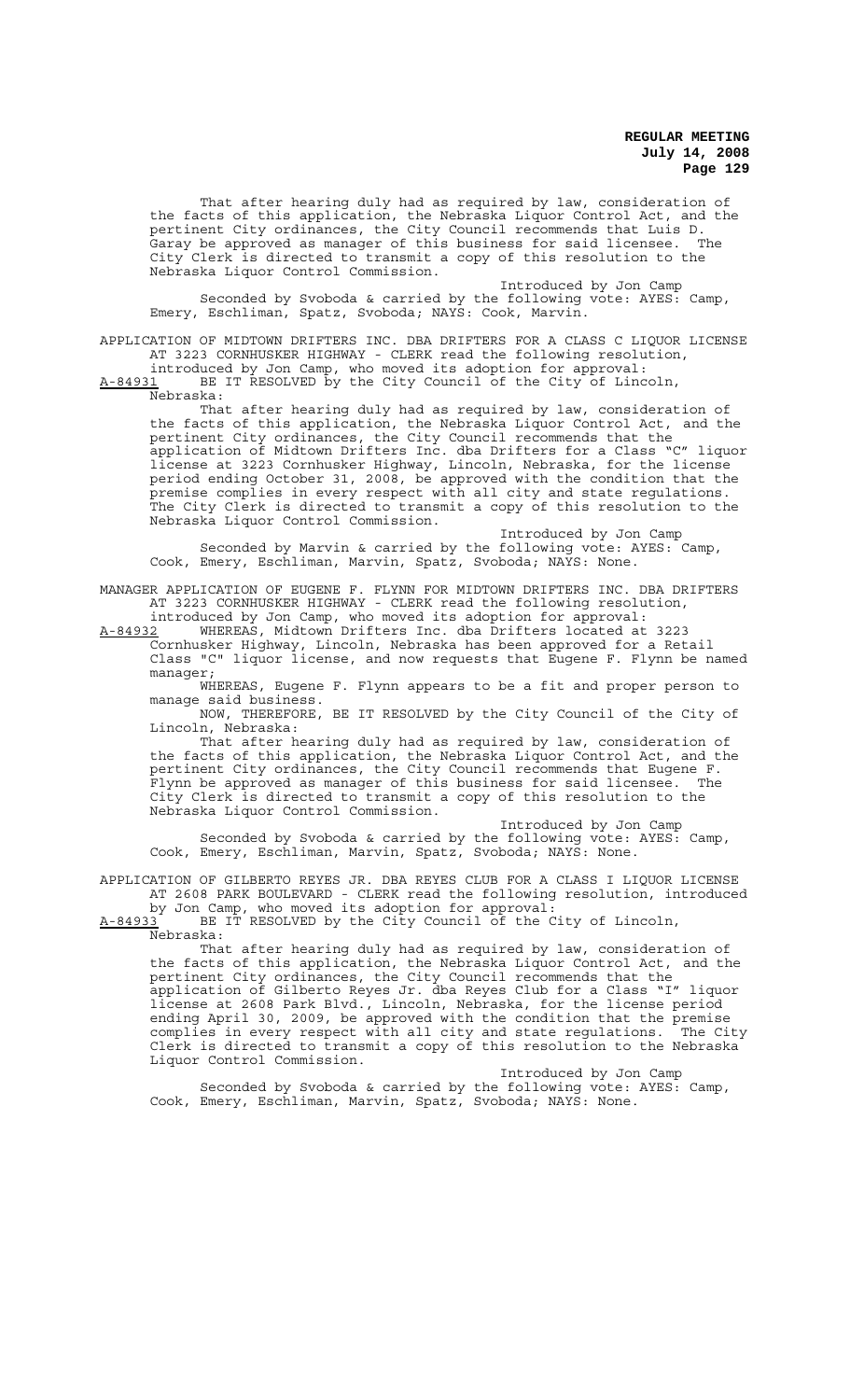# **ORDINANCES - 2ND READING & RELATED RESOLUTIONS (as required)**

- APPROVING A LEASE AGREEMENT BETWEEN THE CITY AND FIRST UNITED METHODIST CHURCH/WAVERLY, FOR THE LEASE OF SPACE BY THE LINCOLN AREA AGENCY ON AGING FOR ITS ACTIVAGE CENTER PROGRAM AT 14410 FOLKESTONE STREET WAVERLY, NEBRASKA FOR A ONE-YEAR TERM FROM SEPTEMBER 1, 2008 THROUGH AUGUST 31, 2009 - CLERK read an ordinance, introduced by John Spatz, accepting and approving a Lease Agreement between the City of Lincoln and First United Methodist Church of Waverly for the lease of space by the Lincoln Area Agency on Aging for its ActivAge Center Program at 14410 Folkstone Street, Waverly, NE 68462, for a term commencing on September 1, 2008 and terminating on August 31, 2009, the second time.
- APPROVING A LEASE AGREEMENT BETWEEN THE CITY AND THE ASIAN COMMUNITY & CULTURAL CENTER, FOR THE LEASE OF SPACE BY THE LINCOLN AREA AGENCY ON AGING FOR ITS ACTIVAGE CENTER PROGRAM AT 2615 O STREET, LINCOLN, NEBRASKA FOR A ONE-YEAR TERM FROM SEPTEMBER 1, 2008 THROUGH AUGUST 31, 2009 - CLERK read an ordinance, introduced by John Spatz, accepting and approving a Lease Agreement between the City of Lincoln and the Asian Community & Cultural Center for the lease of space by the Lincoln Area Agency on Aging for its ActivAge Center Program at 2615 O Street, Lincoln, NE 68510, for a term commencing on September 1, 2008 and terminating on August 31, 2009, the second time.
- STREET NAME CHANGE 08001 RENAMING MONTELLO ROAD AND SOUTH 91ST STREET FROM 84TH STREET TO THE EXISTING FIRETHORN LANE AS "FIRETHORN LANE" - CLERK read an ordinance, introduced by John Spatz, changing the name of portions of "Montello Road" and "South 91<sup>st</sup> Street" to "Firethorn Lane", as recommended by the Street Name Committee, the second time.
- CHANGE OF ZONE 08024 APPLICATION OF RYAN OMEL FOR A CHANGE OF ZONE FROM P PUBLIC USE DISTRICT TO AG AGRICULTURAL DISTRICT ON APPROXIMATELY 2.7 ACRES GENERALLY LOCATED AT S.W. 9TH STREET AND W. ROKEBY ROAD - CLERK read an ordinance, introduced by John Spatz, amending the Lincoln Zoning District Maps attached to and made a part of Title 27 of the Lincoln Municipal Code, as provided by Section 27.05.020 of the Lincoln Municipal Code, by changing the boundaries of the districts established and shown thereon, the second time.
- APPROVING A SUBLEASE AGREEMENT BETWEEN THE CITY AND EXPERIENCE WORKS FOR EXPERIENCE WORKS' USE IN JOB TRAINING AND EMPLOYMENT SERVICES UNDER THE WORKFORCE INVESTMENT ACT FOR A TERM OF ONE YEAR FROM JULY 1, 2008 TO JUNE 30, 2009 - CLERK read an ordinance, introduced by John Spatz, accepting and approving a Sublease Agreement between the City of Lincoln, Nebraska and Experience Works for a lease of space at 1010 N Street, Lincoln, Lancaster County, Nebraska for a term of July 1, 2008 through June 30, 2009 whereby the City of Lincoln is subleasing space to Experience Works, at the One Stop Career Center for providing job training and employment services under the Workforce Investment Act, the second time.

#### **PUBLIC HEARING RESOLUTIONS**

ACCEPTING THE REPORT OF NEW AND PENDING CLAIMS AGAINST THE CITY AND APPROVING DISPOSITION OF CLAIMS SET FORTH FOR THE PERIOD OF JUNE 16 - 30, 2008 - CLERK read the following resolution, introduced by John Spatz, who moved its adoption:<br><u>A-84934</u> BE IT R

BE IT RESOLVED by the City Council of the City of Lincoln, Nebraska:

That the claims listed in the attached report, marked as Exhibit "A", dated July 1, 2008, of various new and pending tort claims filed against the City of Lincoln with the Office of the City Attorney or the Office of the City Clerk, as well as claims which have been disposed of, are hereby received as required by Neb. Rev. Stat. § 13-905 (Reissue

1997). The dispositions of claims by the Office of the City Attorney, as shown by the attached report, are hereby approved:

| DENIED                     |          | ALLOWED/SETTLED       |          |
|----------------------------|----------|-----------------------|----------|
| Vernita Cruder             | \$560.15 | Dustin Ourada         | 100.00   |
| Stanley & Nancye Vanourney | 731.73   | Mervin Cass           | 1,573.84 |
| Samuel Miller              | 100.00   | Leeann Barry          | 572.59   |
|                            |          | Mike Pabian           | 1,000.00 |
|                            |          | Wilma Oberst          | 175.46   |
|                            |          | Melissa Cox           | 286.97   |
|                            |          | Ronald & Sondra Bauer | 389.75   |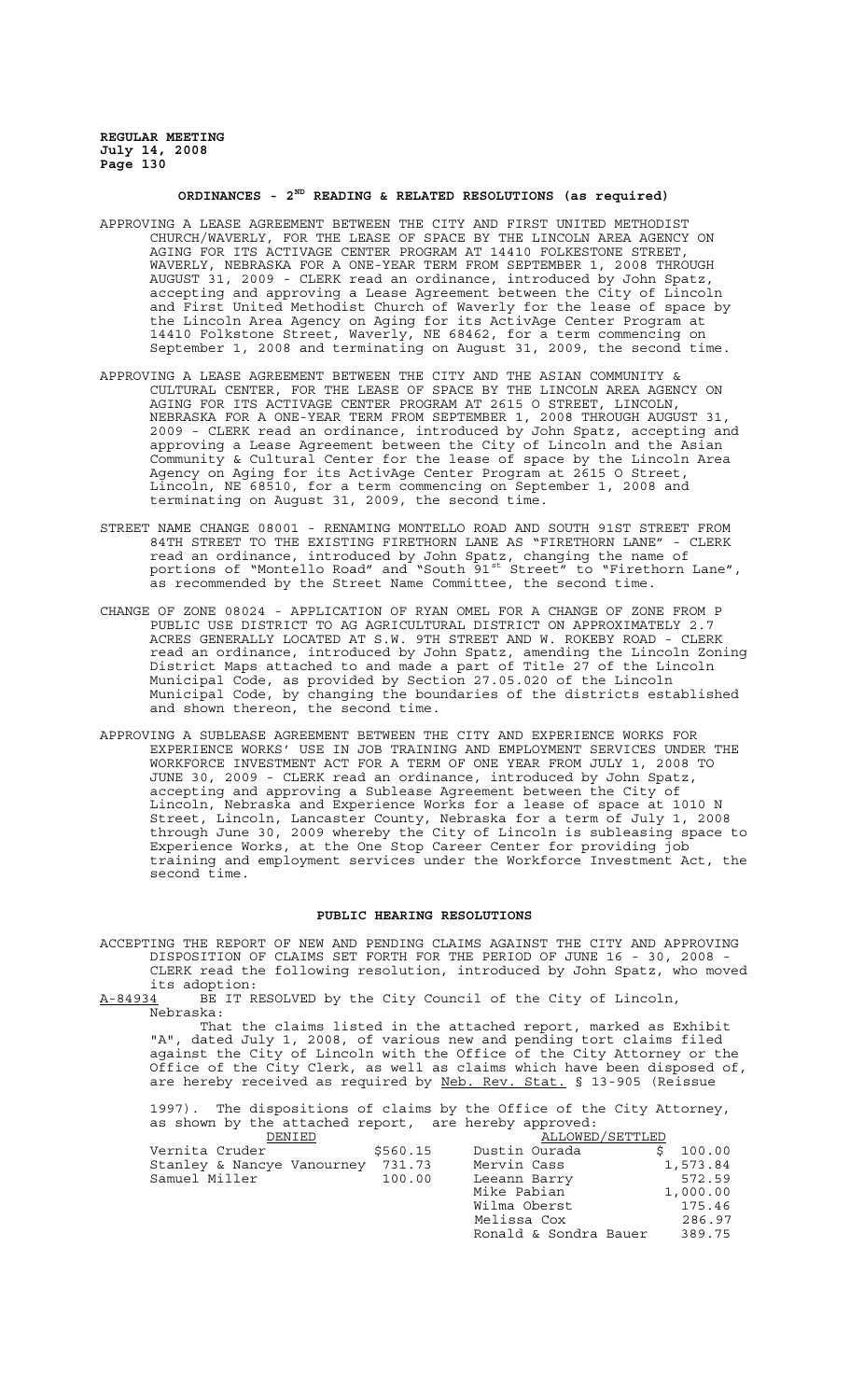The City Attorney is hereby directed to mail to the various claimants listed herein a copy of this resolution which shows the final disposition of their claim.

Introduced by John Spatz Seconded by Svoboda & carried by the following vote: AYES: Camp, Cook, Emery, Eschliman, Marvin, Spatz, Svoboda; NAYS: None.

APPROVING A SUBCONTRACT AGREEMENT BETWEEN THE CITY OF LINCOLN ON BEHALF OF THE LINCOLN-LANCASTER COUNTY HEALTH DEPARTMENT AND CEDARS YOUTH SERVICES FOR THE PARENTING SUPPORT PROJECT FOR A TERM OF MARCH 1, 2008 THROUGH JUNE 30, 2009 - CLERK read the following resolution, introduced by John Spatz, who moved its adoption:<br>A-84935 BE IT RESOLVED by the Ci

BE IT RESOLVED by the City Council of the City of Lincoln, Nebraska:

That the attached Subcontract Agreement between the City of Lincoln and Cedars Youth Services for the Parenting Support Project consistent with the Home Visitation contract between the Nebraska Department of Health and Human Services and the Lincoln-Lancaster County Health Department for a contract term from March 1, 2008 through June 30, 2009 in an amount not to exceed \$84,200.00, in accordance with the terms, conditions and assurances contained in said Agreement, which is attached hereto as Exhibit "A", is hereby approved and the Mayor is hereby authorized to execute said Agreement on behalf of the City.

The City Clerk is directed to return the executed copies of the Agreement to Bruce Dart, Director of the Lincoln-Lancaster County Health Department for transmittal to Cedars Youth Services. Introduced by John Spatz

Seconded by Svoboda & carried by the following vote: AYES: Camp, Cook, Emery, Eschliman, Marvin, Spatz, Svoboda; NAYS: None.

SPECIAL PERMIT 08023 - APPLICATION OF JEFFERY AND ELIZABETH KOHOUT FOR AN EARLY CHILDHOOD CARE FACILITY IN A DWELLING NOT USED FOR A RESIDENCE, WITH A REQUEST TO REDUCE THE REQUIRED NUMBER OF PARKING STALLS, ON PROPERTY GENERALLY LOCATED AT S. 16TH STREET AND SMITH STREET (2640 S. 16TH STREET) - CLERK read the following resolution, introduced by John Spatz, who moved its adoption:<br>A-84936 WHEREAS, Jeffery and Eli

A-84936 WHEREAS, Jeffery and Elizabeth Kohout have submitted an application designated as Special Permit No. 08023 for authority to operate an early childhood care facility that will not be used as the permanent residence of the licensed child care provider, together with a request to reduce the required number of parking stalls, on property located at 2640 S. 16th Street, and legally described as:

Lot 12, Block 5, Garfield Park, Lincoln, Lancaster County, Nebraska;

WHEREAS, the real property adjacent to the area included within the site plan for this early childhood care facility will not be adversely affected; and affected; and

WHEREAS, said site plan together with the terms and conditions hereinafter set forth are consistent with the intent and purpose of Title 27 of the Lincoln Municipal Code to promote the public health, safety, and general welfare.

NOW, THEREFORE, BE IT RESOLVED by the City Council of the City of Lincoln, Nebraska:

That the application of Jeffery and Elizabeth Kohout, hereinafter referred to as "Permittee", to operate an early childhood care facility that will not be used as the permanent residence of the licensed child care provider, on the property legally described above, be and the same is hereby granted under the provisions of Section 27.63.070 of the Lincoln Municipal Code upon condition that construction and operation of said child care facility be in strict compliance with said application, the site plan, and the following additional express terms, conditions, and requirements:

1. This permit approves an early childhood care facility for up to 12 children and 2 staff persons.

2. This permit approves a waiver of the required number of parking stalls from 4 to 2 as long as the licensed child care provider, Jacquelyn Wright, or her successor licensed child care provider, lives next door to the early childhood care facility as stated in the application.

3. If the licensed child care provider for this early childhood care facility ceases to reside on the property abutting this early childhood care facility, then parking required by Chapter 27.67 shall be provided.

4. Before receiving building permits the Permittee must:

Provide documentation that the child care provider and the premises meet appropriate local and state licensing requirements, including compliance with health codes.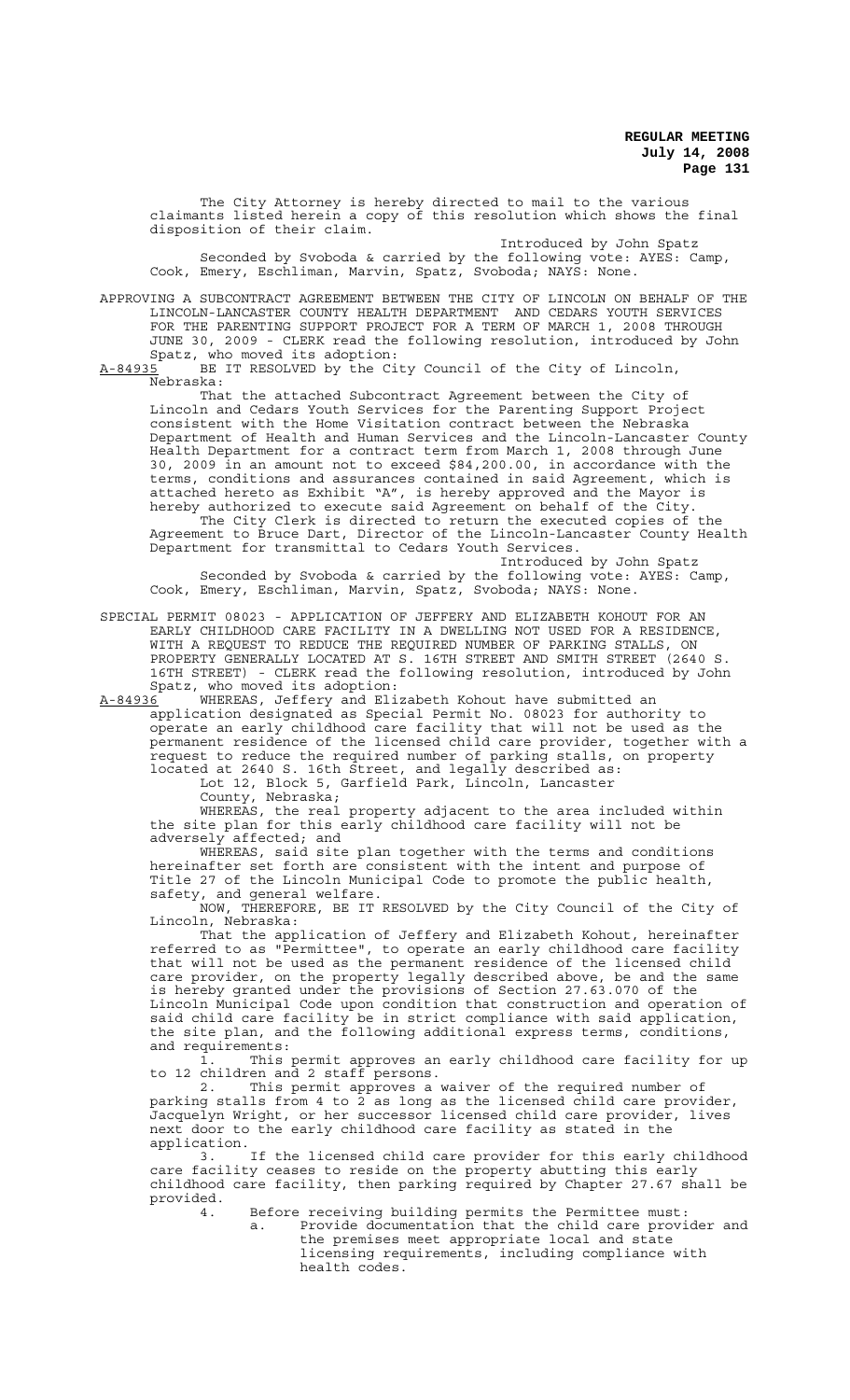> b. Cause to be prepared and submitted to the Planning Department a revised and reproducible site plan including five copies with all required revisions and documents as listed below:

- i. Show 2 additional parking stalls on site for a total of 4 stalls unless the waiver is approved by City Council.
- ii. Add to the General Notes: "Signs need not be shown on this site plan, but need to be in compliance with Chapter 27.69 of the Lincoln Zoning Ordinance, and must be approved by Building & Safety Department prior to installation."
- c. Provide documentation from the Register of Deeds that the letter of acceptance as required by the approval of the special permit has been recorded.

5. Before occupying the building or starting the operation, all development and construction must substantially comply with the approved plans.

6. The physical location of all setbacks and yards, buildings, parking and circulation elements, and similar matters must be in substantial compliance with the location of said items as shown on the approved site plan.

7. The terms, conditions, and requirements of this resolution shall be binding and obligatory upon the Permittee and the Permittees' successors and assigns.<br>8. The Permitt

The Permittee shall sign and return the City's letter of acceptance to the City Clerk within 60 days following approval of the special permit, provided, however, said 60-day period may be extended up to six months by administrative amendment. The City Clerk shall file a copy of the resolution approving the special permit and the letter of acceptance with the Register of Deeds, filing fees therefor to be paid in advance by the Permittee.

Introduced by John Spatz Seconded by Svoboda & carried by the following vote: AYES: Camp, Cook, Emery, Eschliman, Marvin, Spatz, Svoboda; NAYS: None.

APPROVING AND AGREEMENT BETWEEN THE CITY OF LINCOLN AND THE UNIVERSITY OF NEBRASKA-LINCOLN TO CONDUCT STORMWATER QUALITY MONITORING TO MEET THE REQUIREMENTS OF THE CITY'S NPDES STORMWATER PERMIT FOR A PERIOD OF JULY 1, 2008 THROUGH DECEMBER 31, 2008 - CLERK read the following resolution, introduced by John Spatz, who moved its adoption:

A-84937 BE IT RESOLVED by the City Council of the City of Lincoln, Nebraska:

That the agreement which is attached hereto, marked as Attachment "A" and made a part hereof by reference, between the City of Lincoln and the University of Nebraska-Lincoln to conduct stormwater quality monitoring to evaluate urban stormwater quality required under the City's National Pollutant Discharge Elimination System (NPDES) stormwater permit for a period of five months from July 1, 2008 through December 31, 2008, is approved.

BE IT FURTHER RESOLVED that the Mayor is authorized to execute the Agreement on behalf of the City.

BE IT FURTHER RESOLVED that the City Clerk is directed to return two fully executed copies of this Agreement to Rick Peo, Chief Assistant City Attorney, for distribution to the parties.

BE IT FURTHER RESOLVED that the City Clerk is directed to record the Redevelopment Agreement or a summary memorandum thereof with the Register of Deeds, filing fees to be paid by B & J Partnership Ltd.

Introduced by John Spatz<br>ne following vote: AYES: Camp, Seconded by Svoboda & carried by the following vote: AYES: Camp, Cook, Emery, Eschliman, Marvin, Spatz, Svoboda; NAYS: None.

## APPROVING THE CITY OF LINCOLN REDEVELOPMENT AGREEMENT (ROSEWOOD PROJECT)

BETWEEN THE CITY AND B&J PARTNERSHIP LTD RELATING TO THE REDEVELOPMENT OF PROPERTY GENERALLY LOCATED AT 2301 N.W. 12TH STREET FOR CONSTRUCTION OF 22,000 SQ. FT. FOR COMMERCIAL SPACE - CLERK read the following resolution, introduced by John Spatz, who moved its adoption:

A-84938 BE IT RESOLVED by the City Council of the City of Lincoln, Nebraska: That the agreement which is attached hereto, marked as Attachment "A" and made a part hereof by reference, between the City of Lincoln and B & J Partnership Ltd., outlining certain conditions and understandings relating to the redevelopment of property generally located at 2301 N.W. 12th Street to construct 22,000 sq. ft. for commercial use, is approved. BE IT FURTHER RESOLVED that the Mayor is authorized to execute the Agreement on behalf of the City.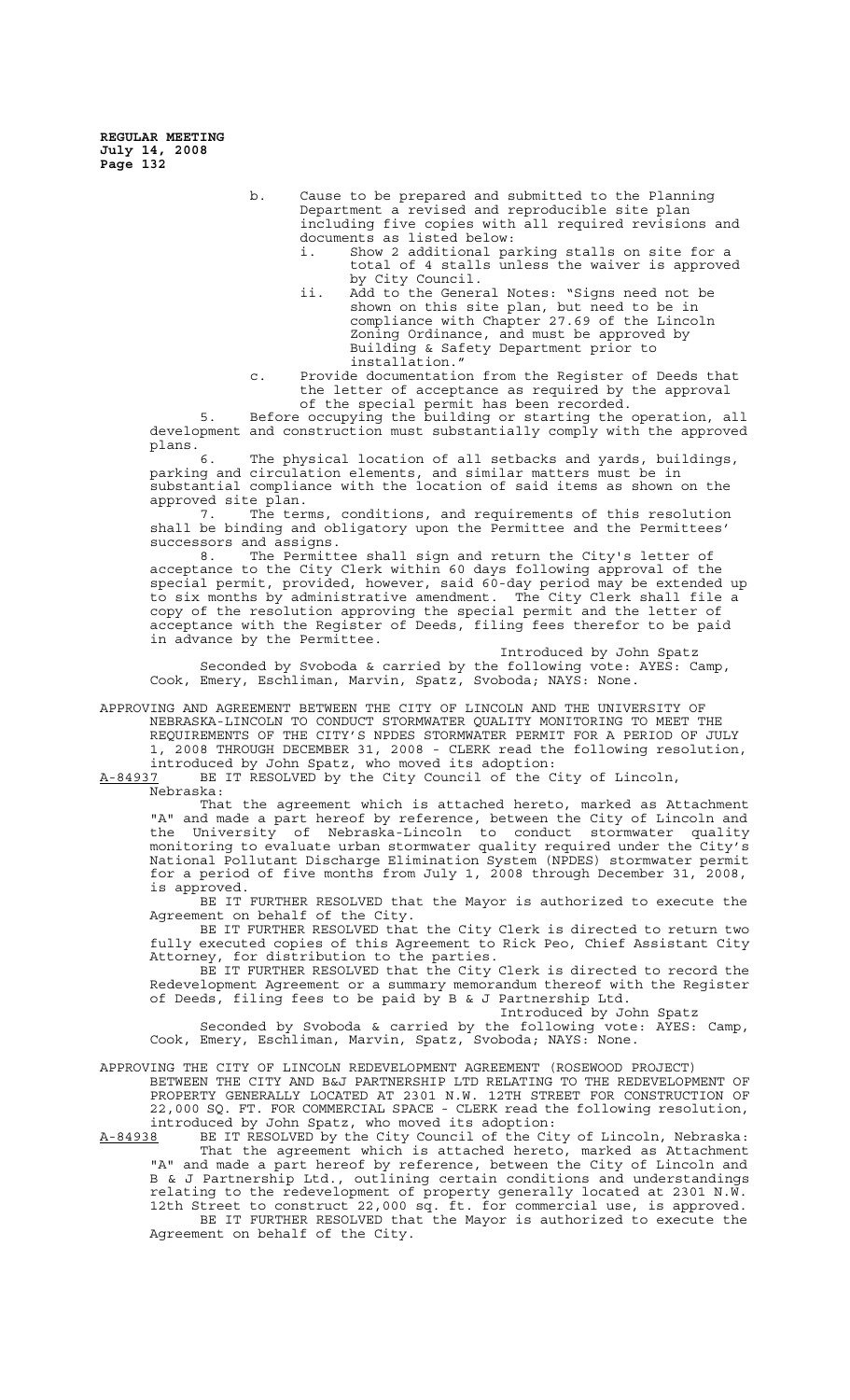BE IT FURTHER RESOLVED that the City Clerk is directed to return two fully executed copies of this Agreement to Rick Peo, Chief Assistant City Attorney, for distribution to the parties.

BE IT FURTHER RESOLVED that the City Clerk is directed to record the Redevelopment Agreement or a summary memorandum thereof with the Register of Deeds, filing fees to be paid by B & J Partnership Ltd.

Introduced by John Spatz<br>ne following vote: AYES: Camp, Seconded by Svoboda & carried by the following vote:  $\bar{A}YES$ : Camp, Cook, Emery, Eschliman, Marvin, Spatz, Svoboda; NAYS: None.

APPROVING A REQUEST TO THE CITY AUDIT ADVISORY BOARD PURSUANT TO CHAPTER 4.66 OF THE LINCOLN MUNICIPAL CODE TO CONSIDER THE APPROPRIATENESS AND DESIRABILITY OF PERFORMING AN AUDIT OF THE CITY'S FUND ACCOUNT BALANCES -

PRIOR to reading:<br>MARVIN Moved to ame Moved to amend Bill No. 08R-158 by accepting Bill No. 08R-158S as the Substitute resolution.

Seconded by Svoboda & carried by the following vote: AYES: Camp, Cook, Emery, Eschliman, Marvin, Spatz, Svoboda; NAYS: None.

CLERK Read the following resolution, introduced by John Spatz, who moved its adoption:<br><u>A-84939</u> WHEREAS

A-84939 WHEREAS, the City Audit Advisory Board, via Lincoln Municipal Code Section 4.66.040, shall "determine whether an audit, as suggested in Council's resolution, is appropriate and desirous;" and

WHEREAS, the City Council is interested in the advice of the City Audit Advisory Board with respect to having an audit performed relating to fund account balances;

NOW, THEREFORE, BE IT RESOLVED that the City Audit Advisory Board shall, pursuant to its duties and powers in Chapter 4.66 of the Lincoln Municipal Code, consider the appropriateness and desirability of an audit or consulting engagement of the fund account balances managed by the City of Lincoln Treasurer, for the following purposes:

a. in order to determine whether such fund account balances are sufficient to fund on-going activities in a fiscally prudent manner, taking into consideration any encumbrances or credits of the fund:

b. in order to determine whether such fund account balances are consistent with retaining the City's AAA bond rating; and

c. in order to determine whether such fund account balances are excessive such that monies therefrom may be returned to the general fund or otherwise expanded for the benefit of the City of Lincoln without affecting the City's AAA bond rating.

Introduced by John Spatz

Seconded by Svoboda & carried by the following vote:  $\overline{\text{A}Y}\text{ES}:$  Camp, Cook, Emery, Eschliman, Marvin, Spatz, Svoboda; NAYS: None.

# **ORDINANCE - 1ST READING & RELATED RESOLUTIONS (AS REQUIRED)**

- CHANGE OF ZONE 08028 AMENDING TITLE 27 OF THE LINCOLN MUNICIPAL CODE, THE ZONING CODE, BY AMENDING SECTION 27.25.020 TO ALLOW PRIVATE SCHOOLS AS A PERMITTED USE IN THE O-1 OFFICE DISTRICT; AMENDING SECTIONS 27.25.030 AND 27.63.075 TO DELETE PRIVATE SCHOOLS AS A PERMITTED SPECIAL USE IN THE O-1 OFFICE DISTRICT; AND REPEALING SECTIONS 27.25.020, 27.25.030 AND 27.63.075 OF THE LINCOLN MUNICIPAL CODE AS HITHERTO EXISTING - CLERK read an ordinance, introduced by Ken Svoboda, amending Title 27 of the Lincoln Municipal Code, the Zoning Code, by amending Section 27.25.020 to allow private schools as a permitted use in the O-1 Office District, amending Sections 27.25.030 and 27.63.075 to delete private schools as a permitted special use in the O-1 Office District; and repealing Sections 27.25.020, 27.25.030 and 27.63.075 of the Lincoln Municipal Code as hitherto  $27.25.030$  and  $27.63.075$  existing, the first time.
- CHANGE OF ZONE 08029 APPLICATION OF NEBRASKA ACQUISITION CORP. (KAPLAN UNIVERSITY) FOR A CHANGE OF ZONE FROM R-6 RESIDENTIAL DISTRICT AND R-7 RESIDENTIAL DISTRICT TO O-1 OFFICE DISTRICT, ON APPROXIMATELY 3.0 ACRES GENERALLY LOCATED AT THE SOUTHEAST CORNER OF S. 18TH STREET AND K STREET - CLERK read an ordinance, introduced by Ken Svoboda, amending the Lincoln Zoning District Maps attached to and made a part of Title 27 of the Lincoln Municipal Code, as provided by Section 27.05.020 of the Lincoln Municipal Code, by changing the boundaries of the districts established and shown thereon, the first time.
- APPROVING THE DEVELOPMENT AND CONDITIONAL ZONING AGREEMENT BETWEEN THE CITY AND WHITEHEAD OIL COMPANY RELATING TO THE DEVELOPMENT OF PROPERTY GENERALLY LOCATED AT SOUTH 21ST STREET AND K STREET.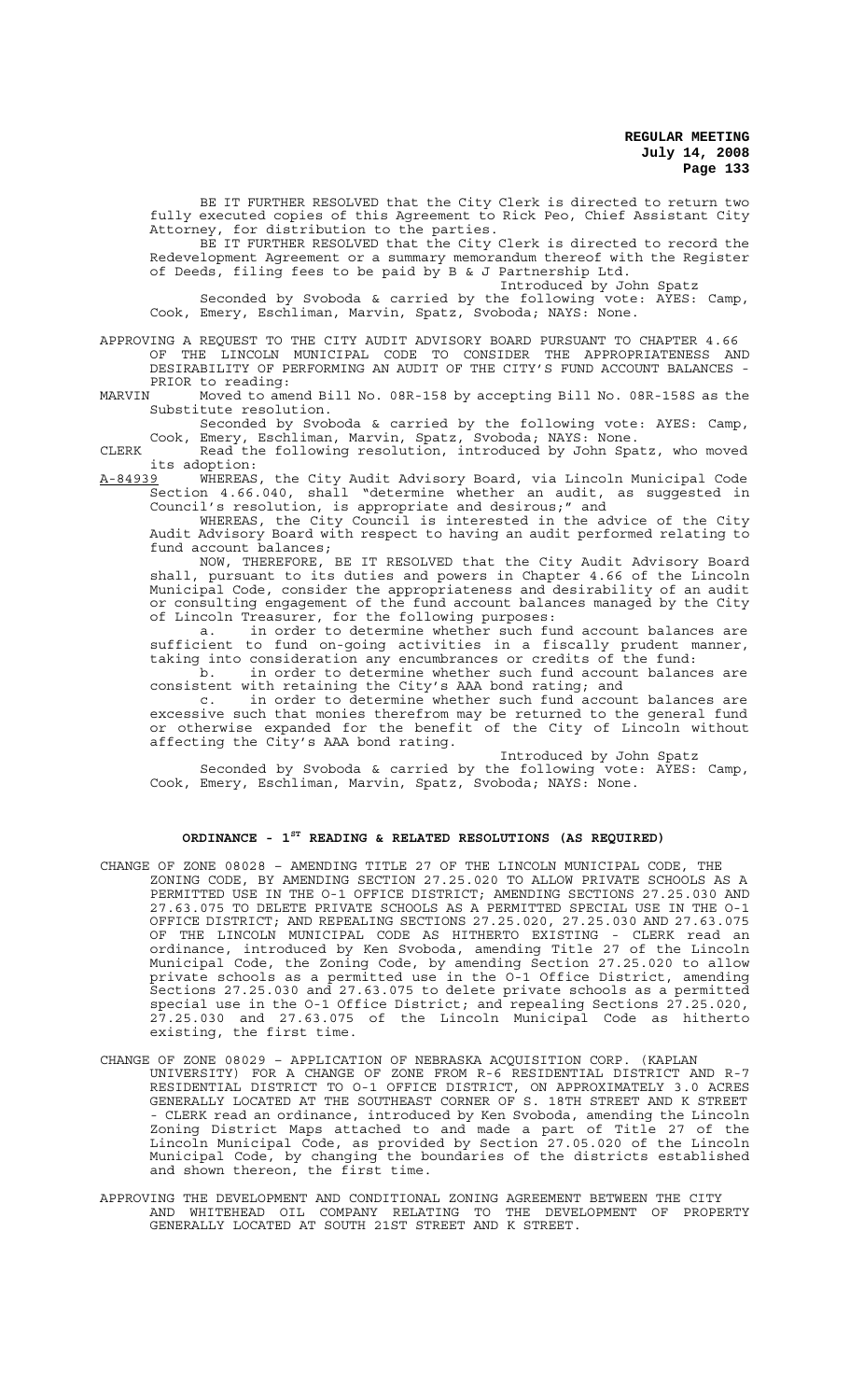- CHANGE OF ZONE 08032 APPLICATION OF WHITEHEAD OIL COMPANY FOR A CHANGE OF ZONE FROM R-6 RESIDENTIAL DISTRICT TO B-3 COMMERCIAL DISTRICT ON APPROXIMATELY 1.47 ACRES GENERALLY LOCATED AT S. 21ST STREET AND K STREET - CLERK read an ordinance, introduced by Ken Svoboda, amending the Lincoln Zoning District Maps attached to and made a part of Title 27 of the Lincoln Municipal Code, as provided by Section 27.05.020 of the Lincoln Municipal Code, by changing the boundaries of the districts established and shown thereon, the first time.
- CHANGE OF ZONE 08033 APPLICATION OF CHATEAU PROPERTIES, LLC, FOR A CHANGE OF ZONE FROM R-2 AND R-3 RESIDENTIAL DISTRICTS TO R-4 AND R-5 RESIDENTIAL DISTRICTS; FROM R-3 RESIDENTIAL TO R-2 RESIDENTIAL DISTRICT; AND FROM R-5 RESIDENTIAL DISTRICT TO R-4 RESIDENTIAL DISTRICT, ON APPROXIMATELY 81.24 ACRES GENERALLY LOCATED AT NORTH 56TH STREET AND HOLDREGE STREET TO NORTH COTNER BLVD. AND VINE STREET - CLERK read an ordinance, introduced by Ken Svoboda, amending the Lincoln Zoning District Maps attached to and made a part of Title 27 of the Lincoln Municipal Code, as provided by Section 27.05.020 of the Lincoln Municipal Code, by changing the boundaries of the districts established and shown thereon, the first time.
- SPECIAL PERMIT 1174G APPLICATION OF CHATEAU DEVELOPMENT, LLC, TO EXPAND THE CHATEAU LE FLEUR/CHARLESTON COURT COMMUNITY UNIT PLAN TO ADD 144 MULTIPLE-FAMILY DWELLING UNITS, ON PROPERTY GENERALLY LOCATED AT NORTH 56TH STREET AND HOLDREGE STREET TO COTNER BLVD. AND VINE STREET.
- CHANGE OF ZONE 08034 AMENDING SECTION 27.69.020 69.020 OF THE LINCOLN MUNICIPAL CODE RELATING TO SIGN CODE DEFINITIONS BY AMENDING THE DEFINITION OF POLE SIGN TO DELETE THE REQUIREMENT THAT THE BOTTOM EDGE OF THE SIGN FACE IS TEN FEET OR MORE ABOVE GRADE AND TO DELETE THE REFERENCE THAT A PYLON SIGN IS A POLE SIGN; AND REPEALING SECTION 27.69.020 OF THE LINCOLN MUNICIPAL CODE AS HITHERTO EXISTING - CLERK read an ordinance, introduced by Ken Svoboda, amending Section 27.69.020 of the Lincoln Municipal Code relating to Sign Code Definitions by amending the definition of pole sign to delete the requirement that a pole sign be mounted on a pole or other support so that the bottom edge of the sign face is ten feet or more above grade and to delete the reference that a pylon sign is a pole sign; and repealing Section 27.69.020 of the Lincoln Municipal Code as hitherto existing, the first time.
- APPROVING THE LEASE AGREEMENT BETWEEN THE CITY AND ERIN ALM OF WAHOO, NEBRASKA, FOR THE LEASE OF OFFICE SPACE BY THE LINCOLN AREA AGENCY ON AGING FOR ITS LINCOLN INFORMATION FOR THE ELDERLY (LIFE) PROGRAM AT 1325 N. CHESTNUT ST., WAHOO, NE 68066 FOR A TERM OF JULY 1, 2008 THROUGH JUNE 30, 2009 - CLERK read an ordinance, introduced by Ken Svoboda, accepting and approving a Lease Agreement between the City of Lincoln and Erin Alm of Wahoo for the lease of office space by the Lincoln Area Agency on Aging for its Lincoln Information For the Elderly (LIFE) Program located at 1325 Chestnut Street, Wahoo, NE 68066, for a term of July 1, 2008 through June 30, 2009, the first time.
- APPROVING A MEMORANDUM OF UNDERSTANDING BETWEEN THE CITY AND THE LANCASTER COUNTY AGRICULTURAL SOCIETY RELATING TO THE ANNEXATION OF APPROXIMATELY 160 ACRES OF PROPERTY GENERALLY LOCATED AT NORTH 84TH STREET AND HAVELOCK AVE.
- COMP. PLAN AMENDMENT 08014 AMENDING THE 2030 LINCOLN/LANCASTER COUNTY COMPREHENSIVE PLAN TO DESIGNATE LAND LOCATED AT THE SOUTHEAST CORNER OF NORTH 84TH STREET AND HAVELOCK AVE. AS COMMERCIAL IN THE LAND USE PLAN.
- ANNEXATION 08004 APPLICATION OF LANCASTER COUNTY AGRICULTURAL SOCIETY, INC. TO AMEND THE LINCOLN CORPORATE LIMITS MAP BY ANNEXING APPROXIMATELY 29.07 ACRES OF PROPERTY GENERALLY LOCATED AT NORTH 84TH STREET AND HAVELOCK AVE. - CLERK read an ordinance, introduced by Ken Svoboda, annexing and including the below described land as part of the City of Lincoln, Nebraska and amending the Corporate Limits Map attached to and made a part of Ordinance No. 18208, to reflect the extension of the corporate limits boundary of the City of Lincoln, Nebraska established and shown thereon, the first time.
- CHANGE OF ZONE 08025 APPLICATION OF LANCASTER COUNTY AGRICULTURAL SOCIETY, INC. FOR A CHANGE OF ZONE FROM AG AGRICULTURAL DISTRICT TO H-4 GENERAL COMMERCIAL DISTRICT ON PROPERTY GENERALLY LOCATED AT THE SOUTHEAST CORNER OF NORTH 84TH STREET AND HAVELOCK AVE. - CLERK read an ordinance, introduced by Ken Svoboda, amending the Lincoln Zoning District Maps attached to and made a part of Title 27 of the Lincoln Municipal Code, as provided by Section 27.05.020 of the Lincoln Municipal Code, by changing the boundaries of the districts established and shown thereon, the first time.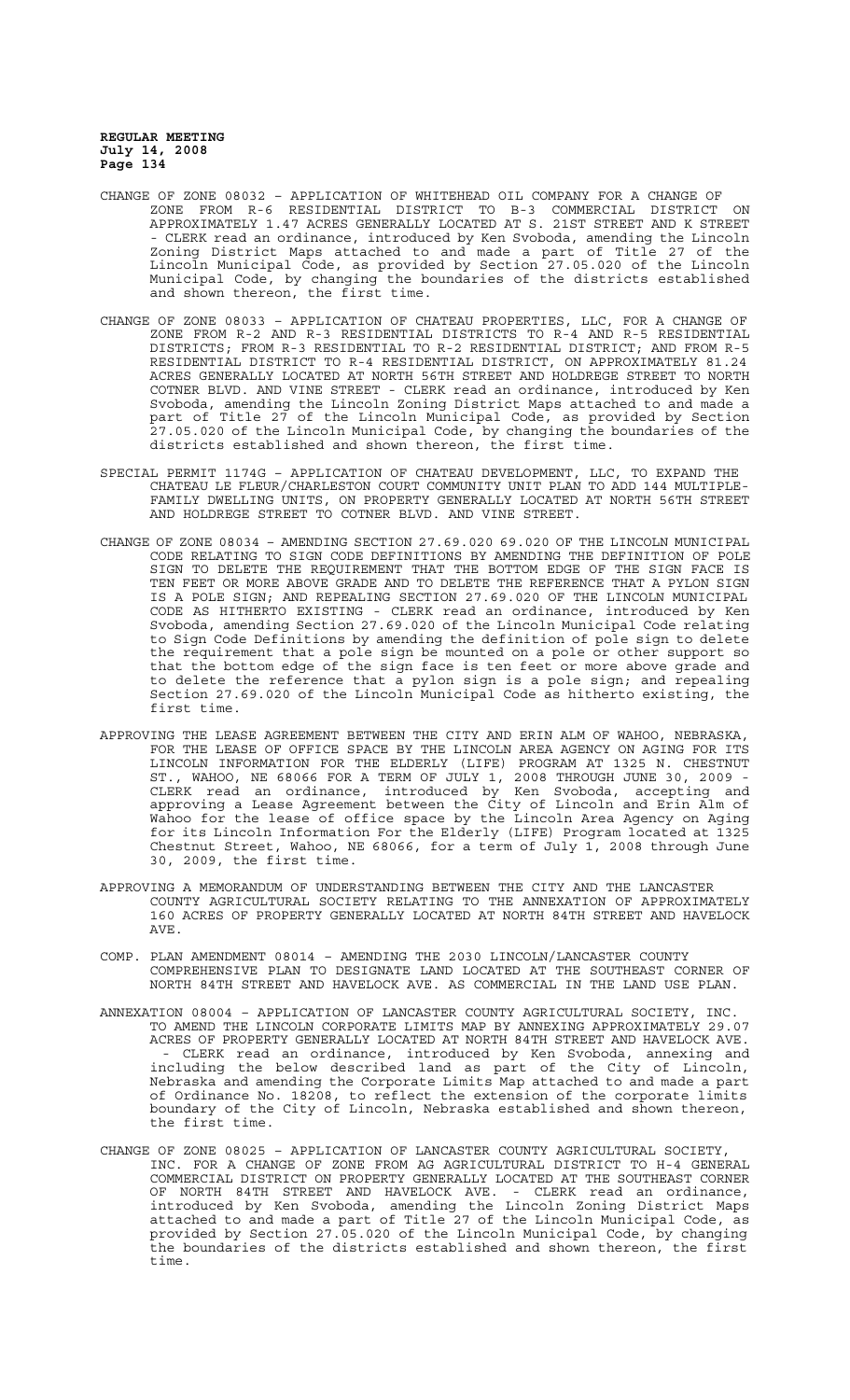#### **ORDINANCES - 3RD READING & RELATED RESOLUTIONS (as required)**

APPROVING THE MASTER FIBER IRU CONVEYANCE AND CONDUIT SHARING AGREEMENT FOR A TERM OF 20 YEARS BETWEEN THE CITY AND UNITE PRIVATE NETWORKS FOR THE PLACEMENT AND SHARING OF NETWORK FACILITIES ON CITY RIGHT-OF-WAY - CLERK read an ordinance, introduced by Dan Marvin, accepting and approving the Master Fiber IRU Conveyance and Conduit Sharing Agreement between the City of Lincoln, Nebraska, a municipal corporation, and Unite Private Networks, LLC (Unite) for the placement and sharing of network facilities upon City right-of-way property and authorizing the Mayor to sign such Agreement on behalf of the City, the third time.

MARVIN Moved to pass the ordinance as read.

Seconded by Svoboda & carried by the following vote: AYES: Camp, Cook, Emery, Eschliman, Marvin, Spatz, Svoboda; NAYS: None. The ordinance, being numbered **#19102**, is recorded in Ordinance Book #26, Page

APPROVING THE DEVELOPMENT AND CONDITIONAL ZONING AGREEMENT BETWEEN THE CITY AND WHITEHEAD OIL COMPANY FOR THE DEVELOPMENT OF THE PROPERTY GENERALLY LOCATED AT S. 33RD AND A STREETS SUBJECT TO RESTRICTIONS ON ACCESS TO A STREET, USES, LIGHTING, AND SIGNAGE TO BE COMPATIBLE WITH THE ADJACENT RESIDENTIAL NEIGHBORHOOD. (RELATED ITEMS: 08R-143, 08-76) (ACTION DATE: 7/14/08) - CLERK read the following resolution, introduced by Dan Marvin, who moved its adoption:

A-84940 BE IT RESOLVED by the City Council of the City of Lincoln, Nebraska: That the agreement titled Development and Conditional Zoning Agreement (South 33rd Street and A Street), which is attached hereto, marked as Attachment "A" and made a part hereof by reference, between the City of Lincoln and Whitehead Oil Company, for a change of zone from R-2 Residential District to B-3 Commercial District for development of the property generally located at the northwest corner of S. 33rd and A Streets, is hereby approved.

BE IT FURTHER RESOLVED that the Mayor is authorized to execute the Development and Conditional Zoning Agreement on behalf of the City.

BE IT FURTHER RESOLVED that the City Clerk is directed to return two fully executed copies of this Agreement to Rick Peo, Chief Assistant City Attorney, for distribution to the Applicant.

BE IT FURTHER RESOLVED that the City Clerk is directed to record the Development and Conditional Zoning Agreement or a summary memorandum thereof with the Register of Deeds, filing fees to be paid by the Applicant.

Introduced by Dan Marvin

Seconded by Svoboda & carried by the following vote: AYES: Camp, Cook, Emery, Eschliman, Marvin, Spatz, Svoboda; NAYS: None.

CHANGE OF ZONE 08023 - APPLICATION OF WHITEHEAD OIL CO. FOR A CHANGE OF ZONE FROM R-2 RESIDENTIAL DISTRICT TO B-3 COMMERCIAL DISTRICT ON APPROXIMATELY .13 ACRES GENERALLY LOCATED NORTHWEST OF S. 33RD AND A STREETS. (RELATED ITEMS: 08R-143, 08-76) - CLERK read an ordinance, introduced by Dan Marvin, amending the Lincoln Zoning District Maps attached to and made a part of Title 27 of the Lincoln Municipal Code, as provided by Section 27.05.020 of the Lincoln Municipal Code, by changing the boundaries of the districts established and shown thereon, the third time.

MARVIN Moved to pass the ordinance as read. Seconded by Svoboda & carried by the following vote: AYES: Camp,

Cook, Emery, Eschliman, Marvin, Spatz, Svoboda; NAYS: None. The ordinance, being numbered **#19103**, is recorded in Ordinance Book #26, Page

## **REGISTERED TO SPEAK SESSION**

Wayne Anderson - Noise level of music played at the Bethany swimming pool during operating hours - UNABLE TO ATTEND CITY COUNCIL MEETING.

#### **OPEN MICROPHONE SESSION**

Richard Esquivel, 733 Cumings St., came forward to ask how TIF has affected the budget since its inception? Dan Marvin, Council Member, mentioned visiting the City's web page

reference the cash balance. This matter was taken under advisement.